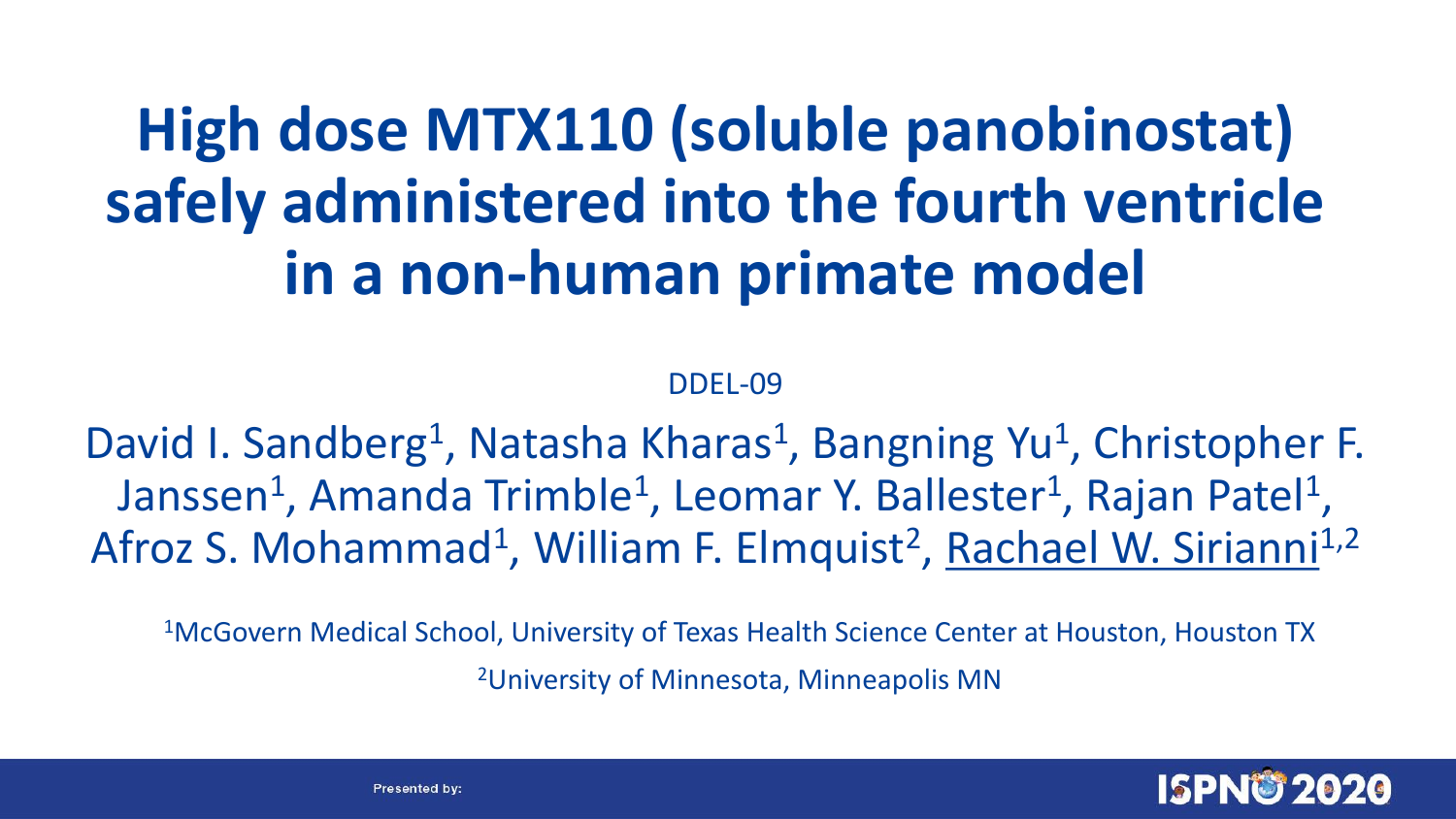### **Drug delivery in pediatric neuro-oncology**

- ⚫The blood-brain barrier (BBB) remains a significant obstacle to effective treatment of pediatric brain tumors, particularly in a recurrent or metastatic setting
- ⚫Direct administration of chemotherapy to the CSF is one method that could bypass the BBB to improve tumor exposure to drug while minimizing systemic toxicity
- ●Instillation of a 4<sup>th</sup> ventricle catheter enables locoregional delivery of chemotherapy
	- Preclinical (Sandberg, et al., J Neurosurg Pediatr 2008; Sandberg, et al., J Neurooncol. 2010; Sandberg, et al., Sandberg and Kerr, Childs Nerv Sys 2016; Sandberg, et al., J Neurosurg Pediatr 2020)
	- Clinical (NCT02458339, NCT02905110, NCT02940483)



Sandberg and Kerr, Childs Nerv Sys 2016

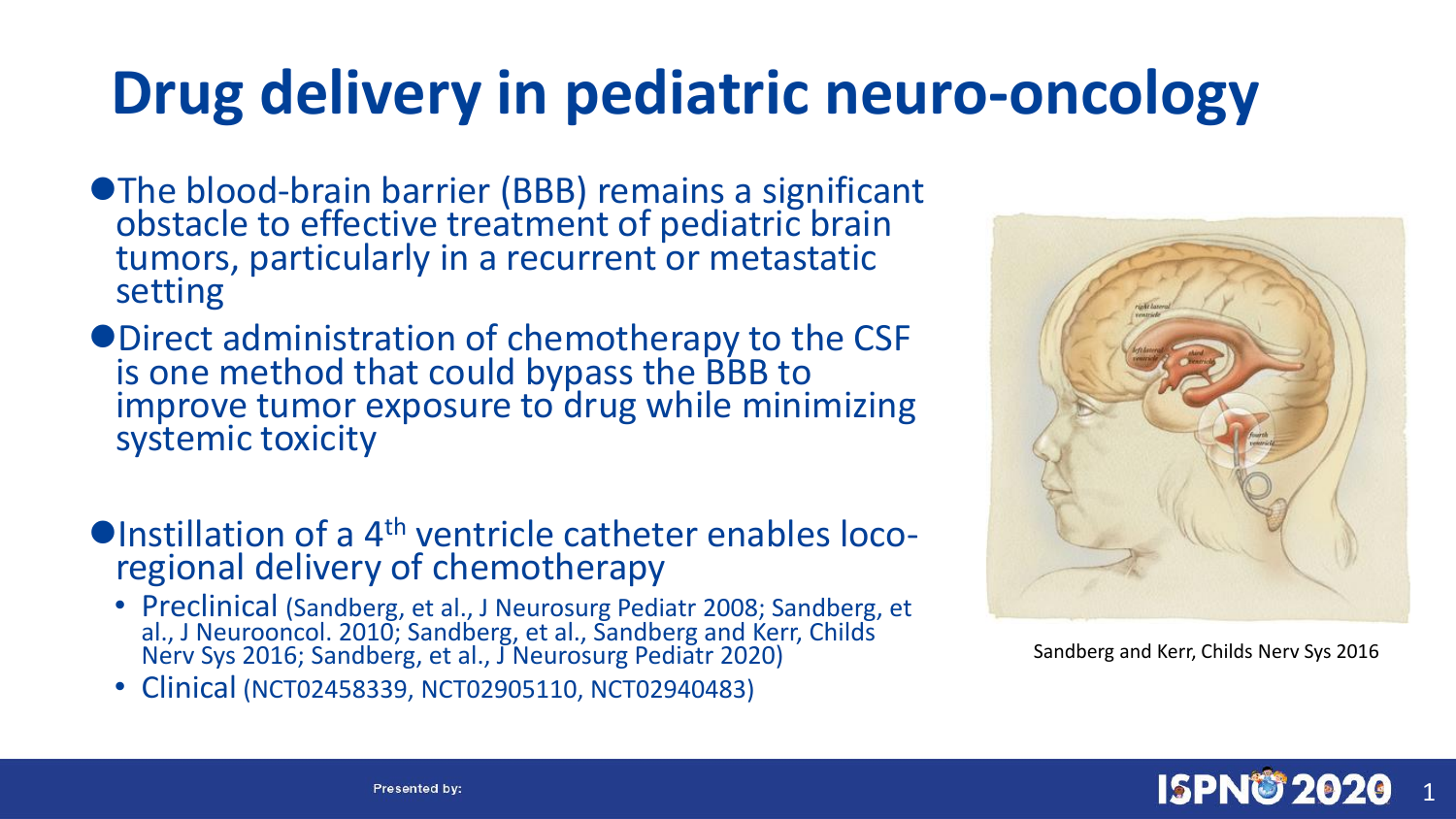## **Panobinostat (LBH-589)**

#### ⚫Histone deactylase inhibitors (HDACi)

- Histone acetylation is frequently disregulated in cancer
- HDACi promote acetylation of histones, which yields anticancer effects
- ●Panobinostat (LBH-589)
	- Pan-HDACi demonstrated to be efficacious against multiple pediatric brain tumors, including Group 3 medulloblastoma (MB)
		- Pei, et al., Cancer Cell 2016
	- Very poorly water soluble and lipophilic (logP ~2.8)

#### ●MTX-110

• Water soluble formulation of panobinostat achieved via a cyclodextrin inclusion complex (produced by MidaTech Pharma)





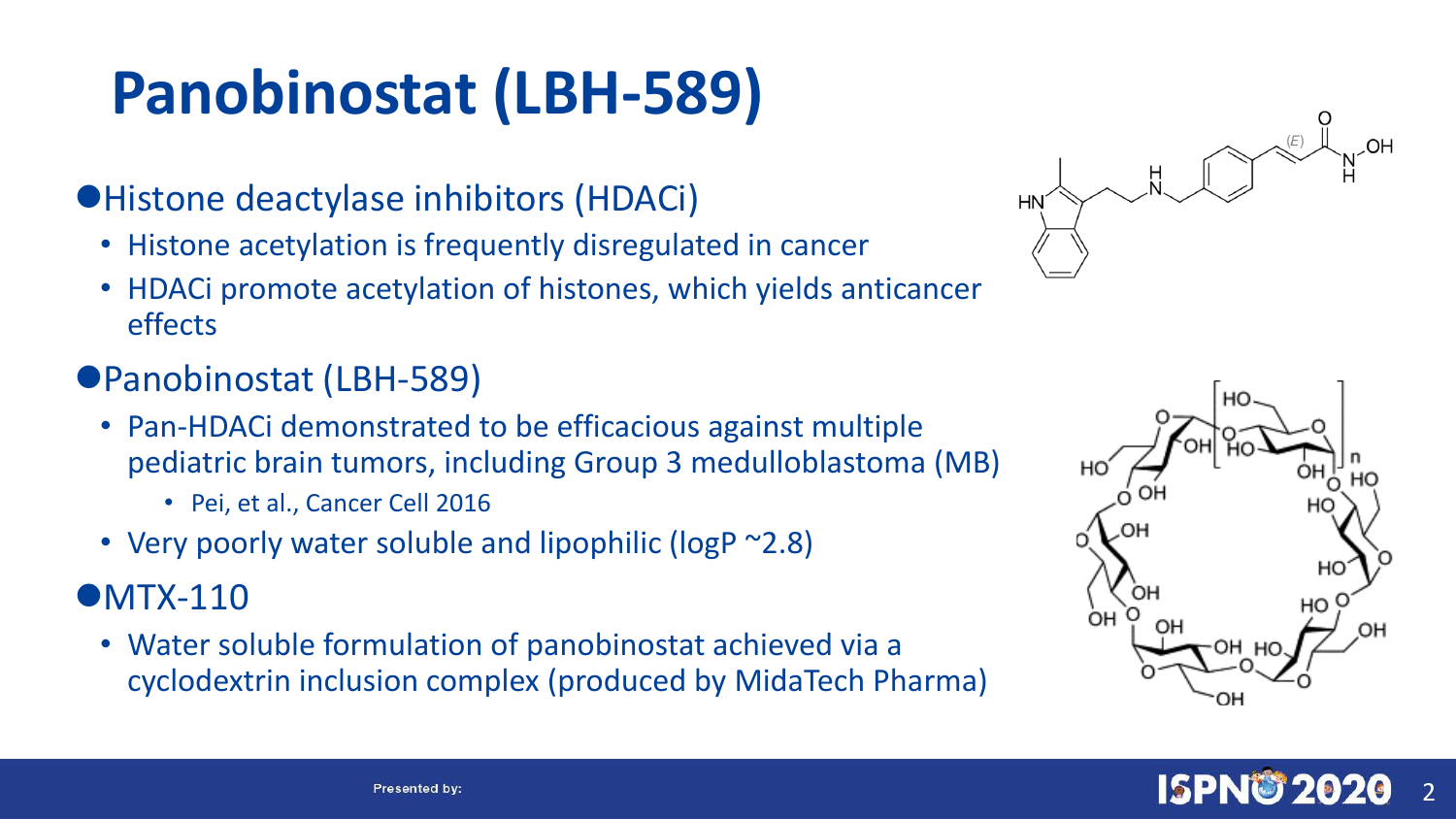### **Approach**

#### $\bullet$ Instillation of 4<sup>th</sup> ventricle catheter

- 4 rhesus macaque monkeys
- Posterior fossa craniectomy
- Insertion of 4th ventricle catheter and lumbar drain
- ⚫Drug infusion and sampling
	- Infusions consist of 0.5mL of 300uM panobinostat (as MTX110)
	- **Group I (n=2)**: 1 treatment cycle consisting of 5 daily, consecutive infusions
	- **Group II (n=2)**: 4 treatment cycles performed over 8 weeks
	- Sampling of plasma, 4<sup>th</sup> ventricle CSF, and lumbar CSF conducted at regular intervals

#### **•Analyses**

- Detailed neurological evaluations
- MRI scan to confirm catheter placement
- Postmortem histological assessment of brain, spinal cord, and peripheral tissues
- Plasma and CSF processed by mass spectrometry for pharmacokinetic measurements

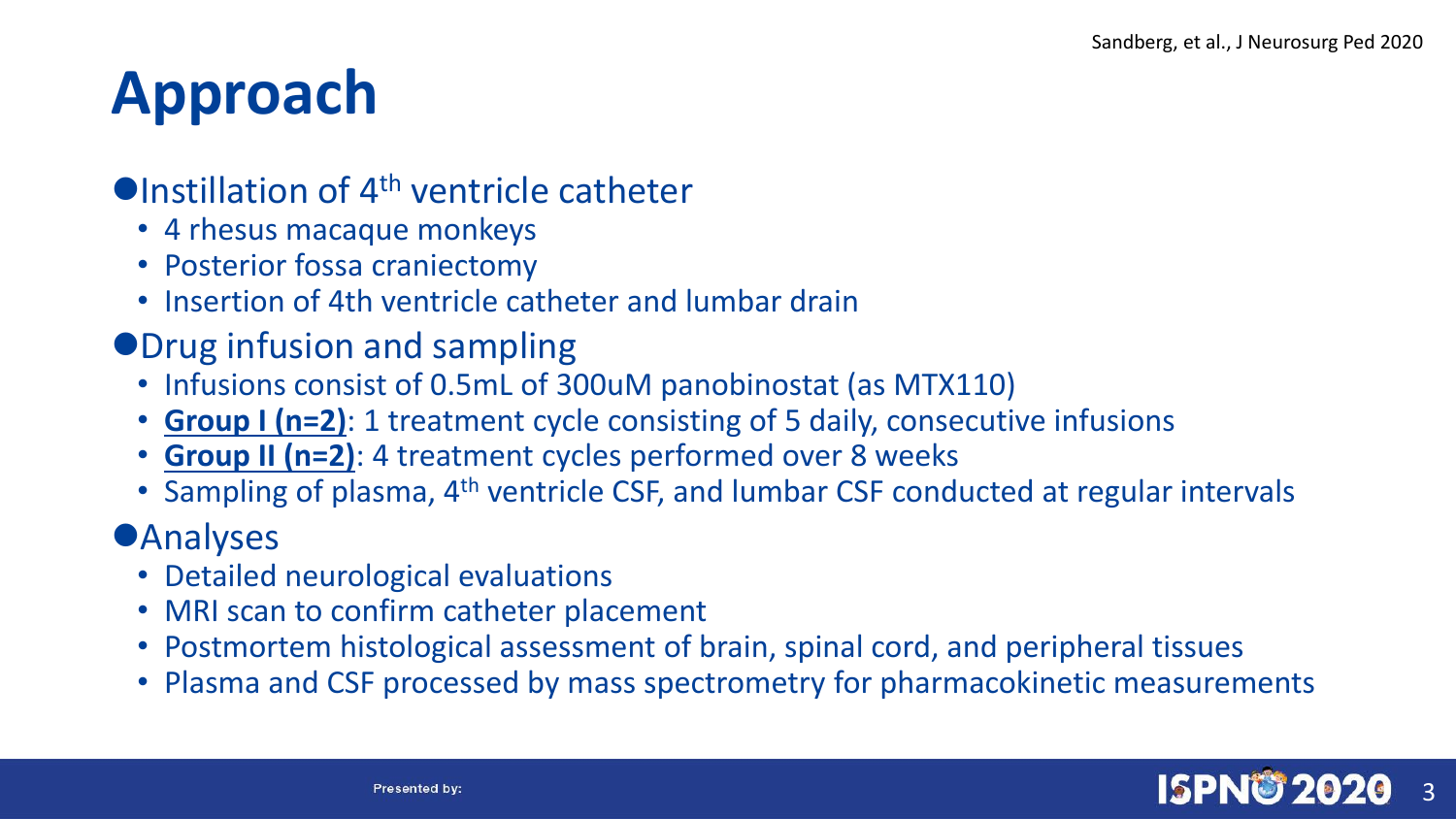Sandberg, et al., J Neurosurg Ped 2020

### **Results: catheter placement**



● Catheter placement was confirmed by MRI and visual inspection at necropsy ⚫Ventricles were of normal size with no evidence for any gross abnormality



**Presented by:**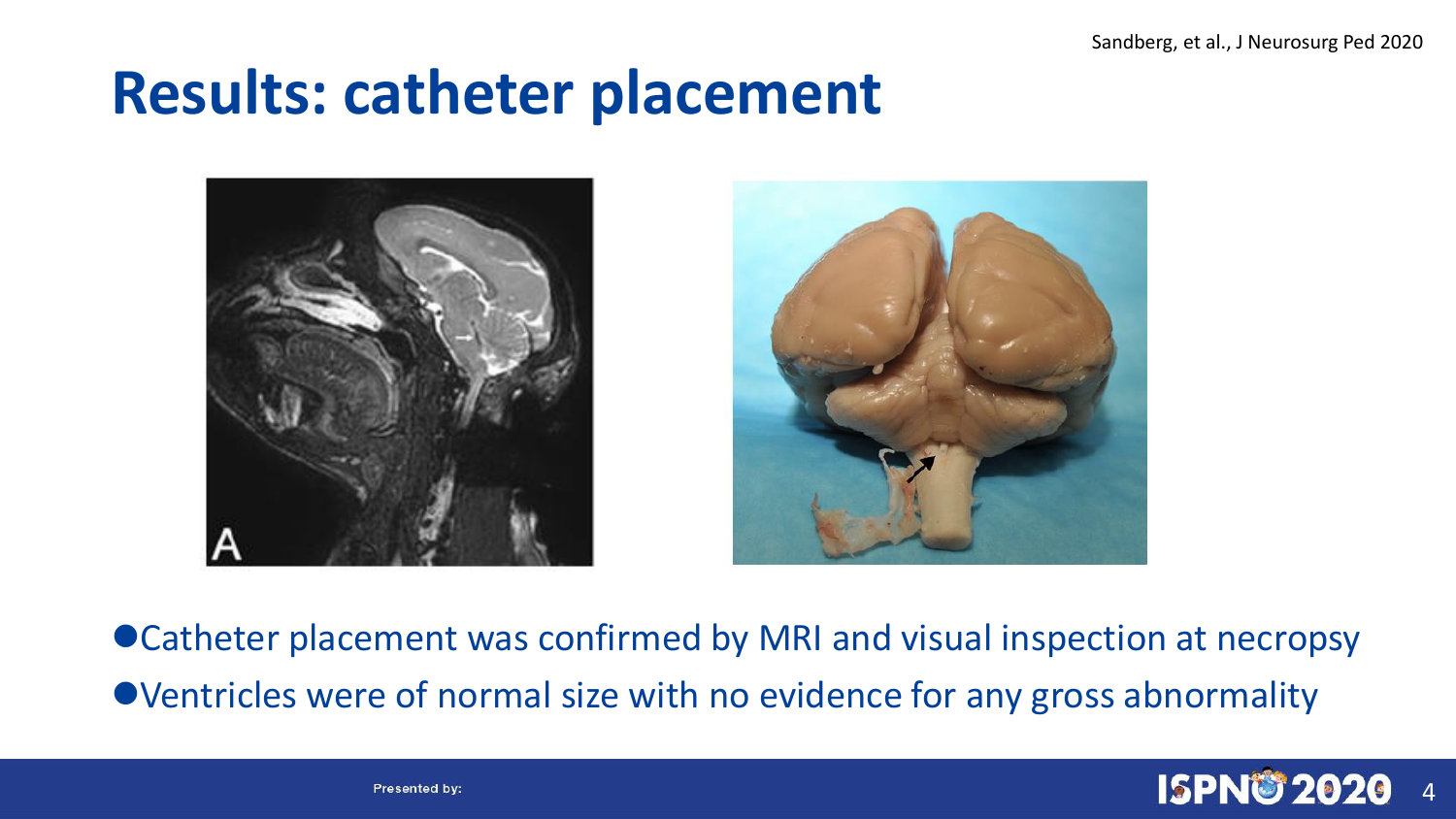# **Results: toxicity**



- ⚫Detailed neurological / behavioral assessments were normal throughout the study
- ⚫Focal ependymal disruption in the pons was observed in 3 out of 4 primates, which was most likely a result of catheter placement. Mild, focal inflammatory infiltrates were observed regionally in the meninges, choroid plexus, and subependymal zone of the brainstem
- ⚫All other assessments were normal

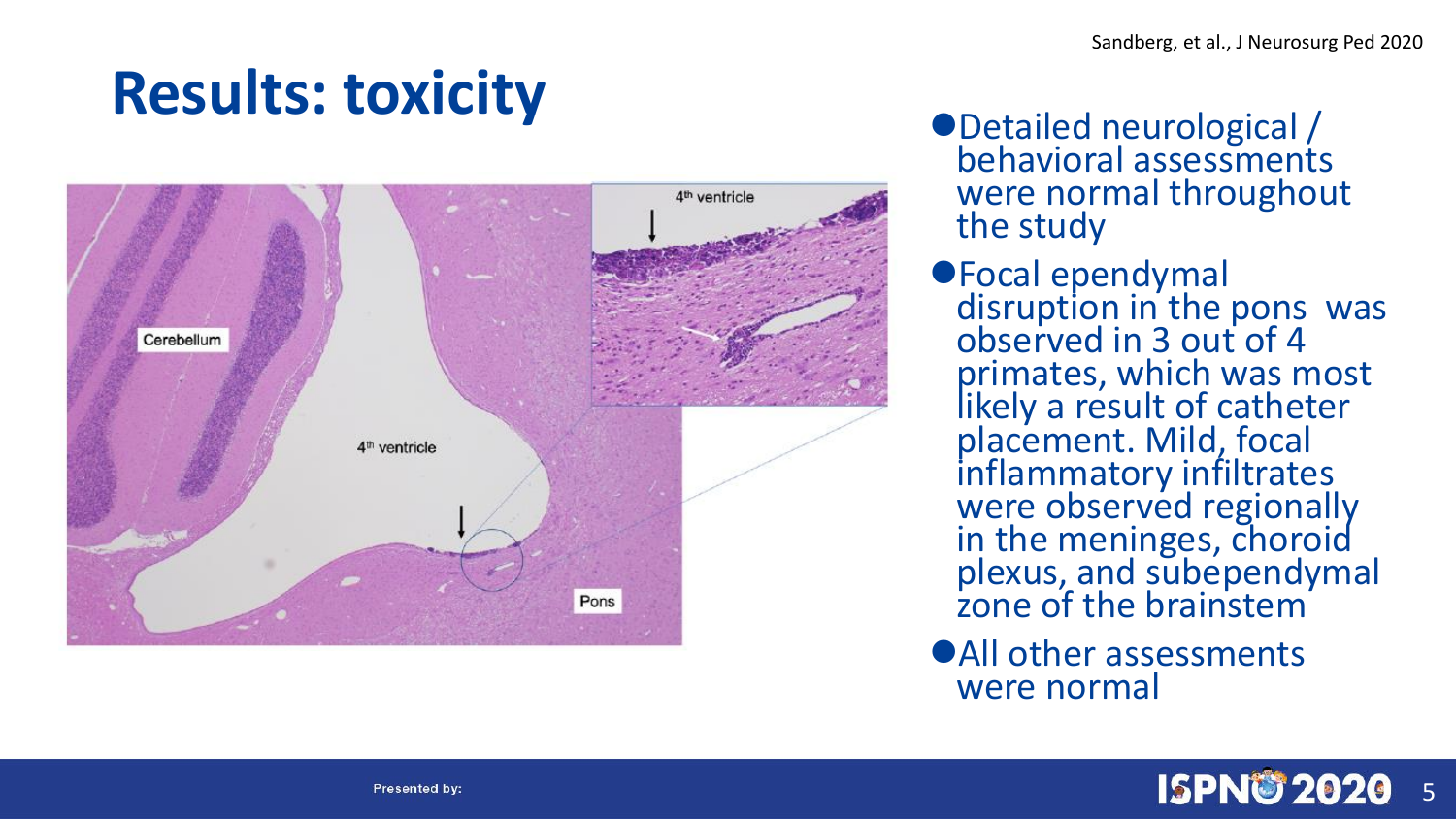### **Results: drug levels**

- ⚫No panobinostat was detected in any plasma sample
- ●Drug levels were highest in the 4<sup>th</sup> ventricle samples and declined over time
- ⚫Lumbar samples yielded lower concentration of drug that became undetectable at later time points
- ⚫Repeat dosing studies demonstrated highly reproducible peak/trough levels with no evidence for drug accumulation over multiple treatment cycles

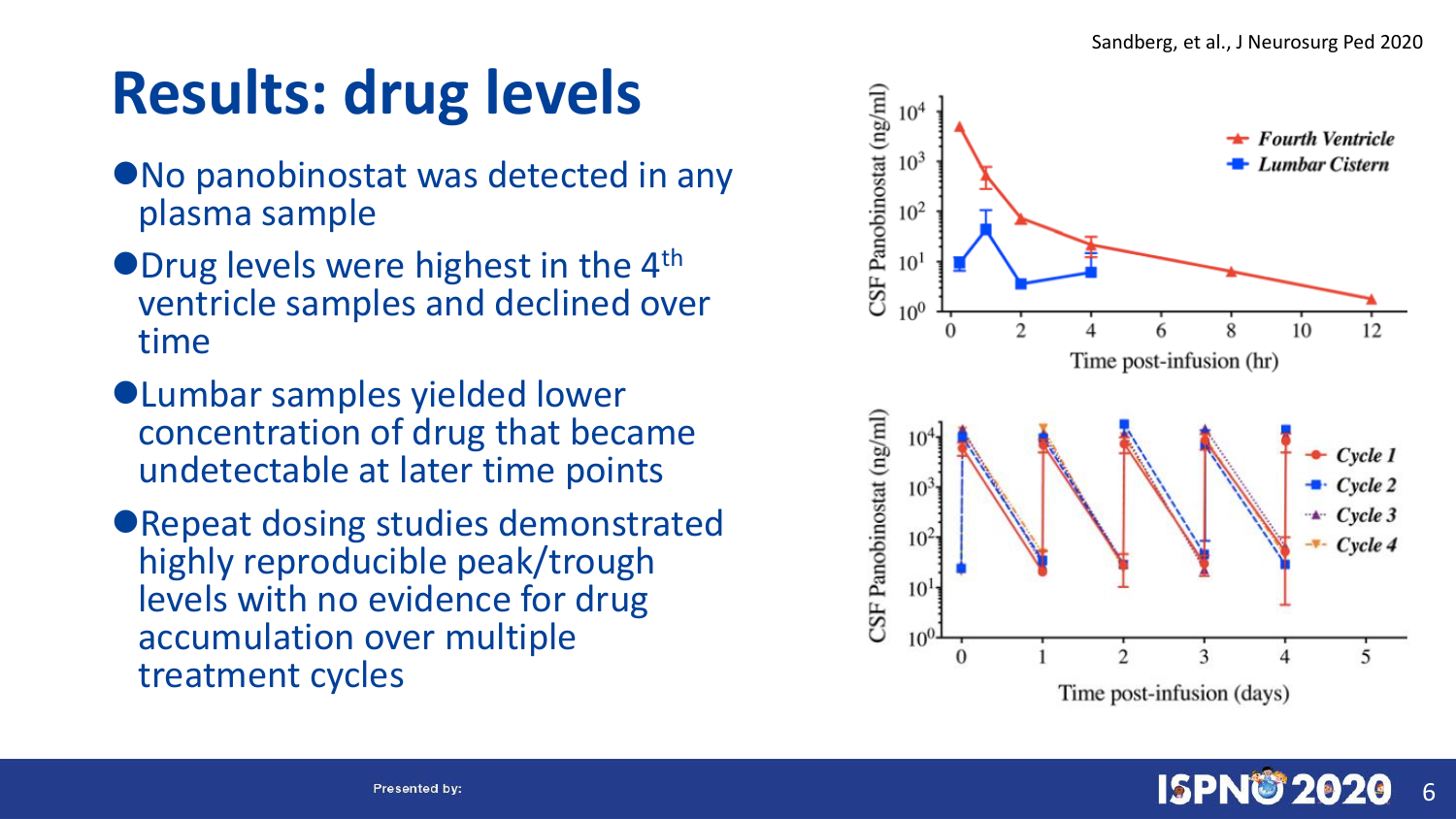### **Conclusions**

- ●4<sup>th</sup> ventricle catheters were successfully instilled in rhesus macaque monkeys to enable locoregional infusion of the chemotherapeutic agent MTX110 (water soluble panobinostat)
- ⚫Treatments were well-tolerated, with no evidence of toxicity under this dosing regimen
- ●Drug levels in the 4<sup>th</sup> ventricle and lumbar samples suggest rapid distribution of panobinostat and likely clearance to tissue and/or via turnover of CSF
- ⚫Drug levels in the CNS reached a therapeutic range
- ⚫These preclinical data support an expectation of safety for administration of MTX110 via the 4<sup>th</sup> ventricle
	- Clinical trial is ongoing (NCT04315064)